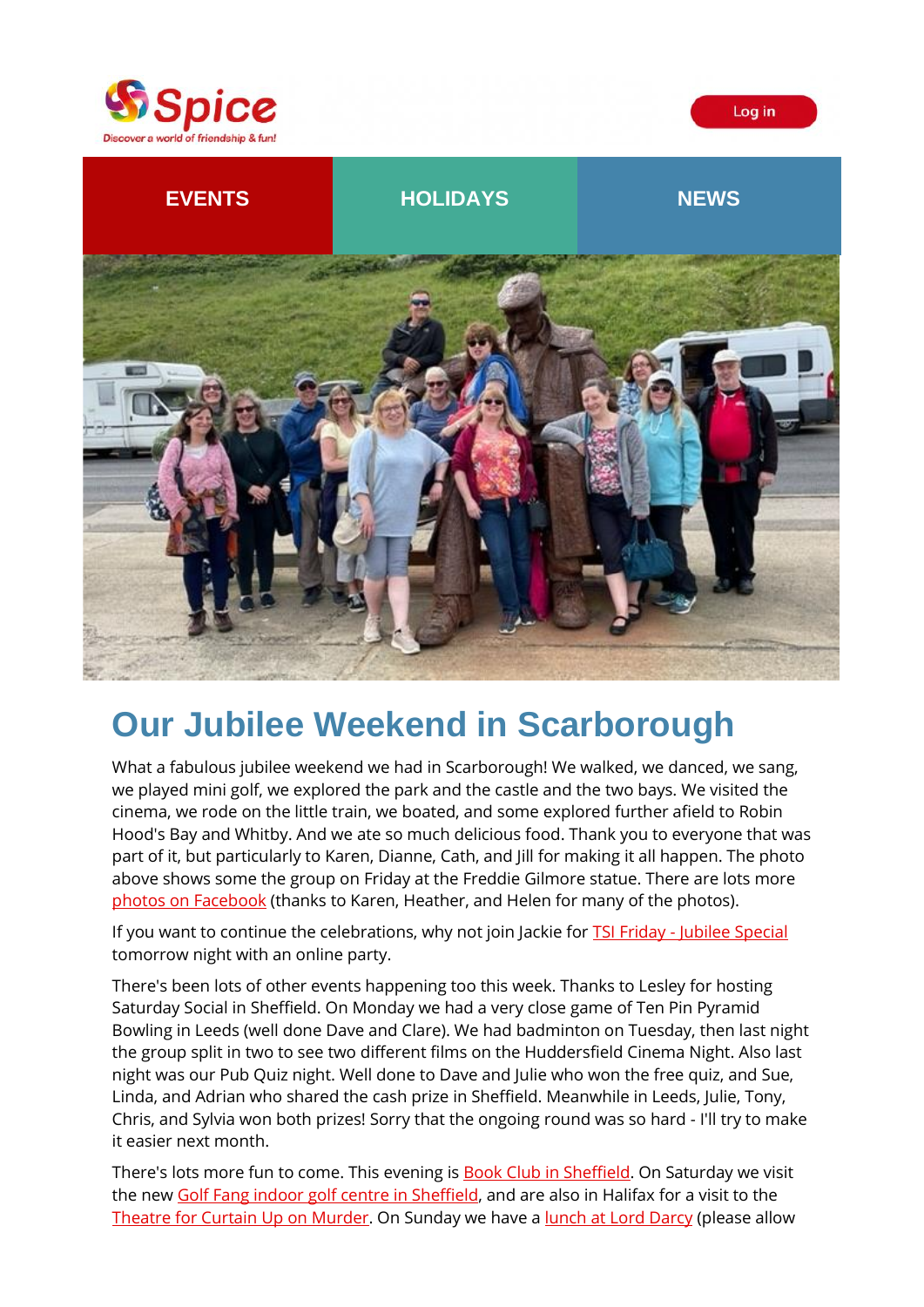plenty of travel time due to the Leeds Triathlon). Monday is the day for our next evening [walk.](https://spiceuk.lt.acemlna.com/Prod/link-tracker?redirectUrl=aHR0cHMlM0ElMkYlMkZ3d3cuc3BpY2V1ay5jb20lMkZldmVudHMtaG9saWRheXMlMkZldmVuaW5nLXdhbGstb3NzZXR0LXRvLWhvcmJ1cnktYnJpZGdl&sig=2Kogai4cgDNdHp3nnzqVCAaeiYdUwdumrQaohvPJYa9o&iat=1654790319&a=%7C%7C650344965%7C%7C&account=spiceuk%2Eactivehosted%2Ecom&email=1lNuJE%2BrfgC%2F8jRYTdcwIV8mo4ad0FCroTtAVDq%2FbzQ%3D&s=b900027c55ea3ffe9431fd4817f89468&i=362A373A4A9536) Tuesday is our regular **badminton** evening. We have three options for you on Wednesday evening, with another [visit to the cinema to see Jurassic World: Dominion,](https://spiceuk.lt.acemlna.com/Prod/link-tracker?redirectUrl=aHR0cHMlM0ElMkYlMkZ3d3cuc3BpY2V1ay5jb20lMkZldmVudHMtaG9saWRheXMlMkZjaW5lbWEtbmlnaHQtYXQtaHVkZGVyc2ZpZWxkLW9kZW9uLTE1LWp1bi0yMg==&sig=3B9m7Xup6Fu92Myv1qF2LiBM2xBHcW2VBLw9wMp9o5LA&iat=1654790319&a=%7C%7C650344965%7C%7C&account=spiceuk%2Eactivehosted%2Ecom&email=1lNuJE%2BrfgC%2F8jRYTdcwIV8mo4ad0FCroTtAVDq%2FbzQ%3D&s=b900027c55ea3ffe9431fd4817f89468&i=362A373A4A9580) [Music](https://spiceuk.lt.acemlna.com/Prod/link-tracker?redirectUrl=aHR0cHMlM0ElMkYlMkZ3d3cuc3BpY2V1ay5jb20lMkZldmVudHMtaG9saWRheXMlMkZtdXNpYy1jbHViLXNoZWZmaWVsZC0xNS1qdW4tMjI=&sig=C1YK2TWQtN68XeSXnu7QSDDRVFNp35FAeFHVGphT6s3&iat=1654790319&a=%7C%7C650344965%7C%7C&account=spiceuk%2Eactivehosted%2Ecom&email=1lNuJE%2BrfgC%2F8jRYTdcwIV8mo4ad0FCroTtAVDq%2FbzQ%3D&s=b900027c55ea3ffe9431fd4817f89468&i=362A373A4A9553)  [Club in Sheffield](https://spiceuk.lt.acemlna.com/Prod/link-tracker?redirectUrl=aHR0cHMlM0ElMkYlMkZ3d3cuc3BpY2V1ay5jb20lMkZldmVudHMtaG9saWRheXMlMkZtdXNpYy1jbHViLXNoZWZmaWVsZC0xNS1qdW4tMjI=&sig=C1YK2TWQtN68XeSXnu7QSDDRVFNp35FAeFHVGphT6s3&iat=1654790319&a=%7C%7C650344965%7C%7C&account=spiceuk%2Eactivehosted%2Ecom&email=1lNuJE%2BrfgC%2F8jRYTdcwIV8mo4ad0FCroTtAVDq%2FbzQ%3D&s=b900027c55ea3ffe9431fd4817f89468&i=362A373A4A9553) has a colourful theme this month, or join us in York for a [Turkish meal at](https://spiceuk.lt.acemlna.com/Prod/link-tracker?redirectUrl=aHR0cHMlM0ElMkYlMkZ3d3cuc3BpY2V1ay5jb20lMkZldmVudHMtaG9saWRheXMlMkZzcGljZS1kaW5lcy10dXJraXNoLWF0LXlha2Ftb3oteW9yaw==&sig=63vTHJHecWTzneQPrHqWm16cUEUPVTrwRDBToGx7NMXQ&iat=1654790319&a=%7C%7C650344965%7C%7C&account=spiceuk%2Eactivehosted%2Ecom&email=1lNuJE%2BrfgC%2F8jRYTdcwIV8mo4ad0FCroTtAVDq%2FbzQ%3D&s=b900027c55ea3ffe9431fd4817f89468&i=362A373A4A9554)  [Yakamoz](https://spiceuk.lt.acemlna.com/Prod/link-tracker?redirectUrl=aHR0cHMlM0ElMkYlMkZ3d3cuc3BpY2V1ay5jb20lMkZldmVudHMtaG9saWRheXMlMkZzcGljZS1kaW5lcy10dXJraXNoLWF0LXlha2Ftb3oteW9yaw==&sig=63vTHJHecWTzneQPrHqWm16cUEUPVTrwRDBToGx7NMXQ&iat=1654790319&a=%7C%7C650344965%7C%7C&account=spiceuk%2Eactivehosted%2Ecom&email=1lNuJE%2BrfgC%2F8jRYTdcwIV8mo4ad0FCroTtAVDq%2FbzQ%3D&s=b900027c55ea3ffe9431fd4817f89468&i=362A373A4A9554) (don't forget your Spice Dines Passport).

I hope to see you soon, Jonathan



# **Our Summer Party**

We're really looking forward to our Summer Party next month, which takes place at the Clayton Hotel in Leeds. We have a 70s vs 80s theme this time, with the DJ ready to play our party hits from both decades.

The party starts with a welcome drink, with access to the outdoor terrace if the weather's great. We then sit down for a three-course dinner with wine, before hitting the dance floor!

Fancy dress is optional but is a lot of fun, and I know a lot of you are already planning your outfits. I can't even decide between 70s and 80s!

We still have a good number of places available but not very many rooms left for those that want to stay over, so please get your bookings in soon so you don't miss out on the fun. Please note that balance payments are due this weekend for those of you that have already booked.

**[Find out more](https://spiceuk.lt.acemlna.com/Prod/link-tracker?redirectUrl=aHR0cHMlM0ElMkYlMkZ3d3cuc3BpY2V1ay5jb20lMkZldmVudHMtaG9saWRheXMlMkZ0aGUtc3BpY2UteW9ya3NoaXJlLXN1bW1lci1wYXJ0eS0yMDIy&sig=FScfayPJ78nZPxNcMnrKJ1G7JwTxgrBuWbQmvY4zoeLo&iat=1654790319&a=%7C%7C650344965%7C%7C&account=spiceuk%2Eactivehosted%2Ecom&email=1lNuJE%2BrfgC%2F8jRYTdcwIV8mo4ad0FCroTtAVDq%2FbzQ%3D&s=b900027c55ea3ffe9431fd4817f89468&i=362A373A4A9581)**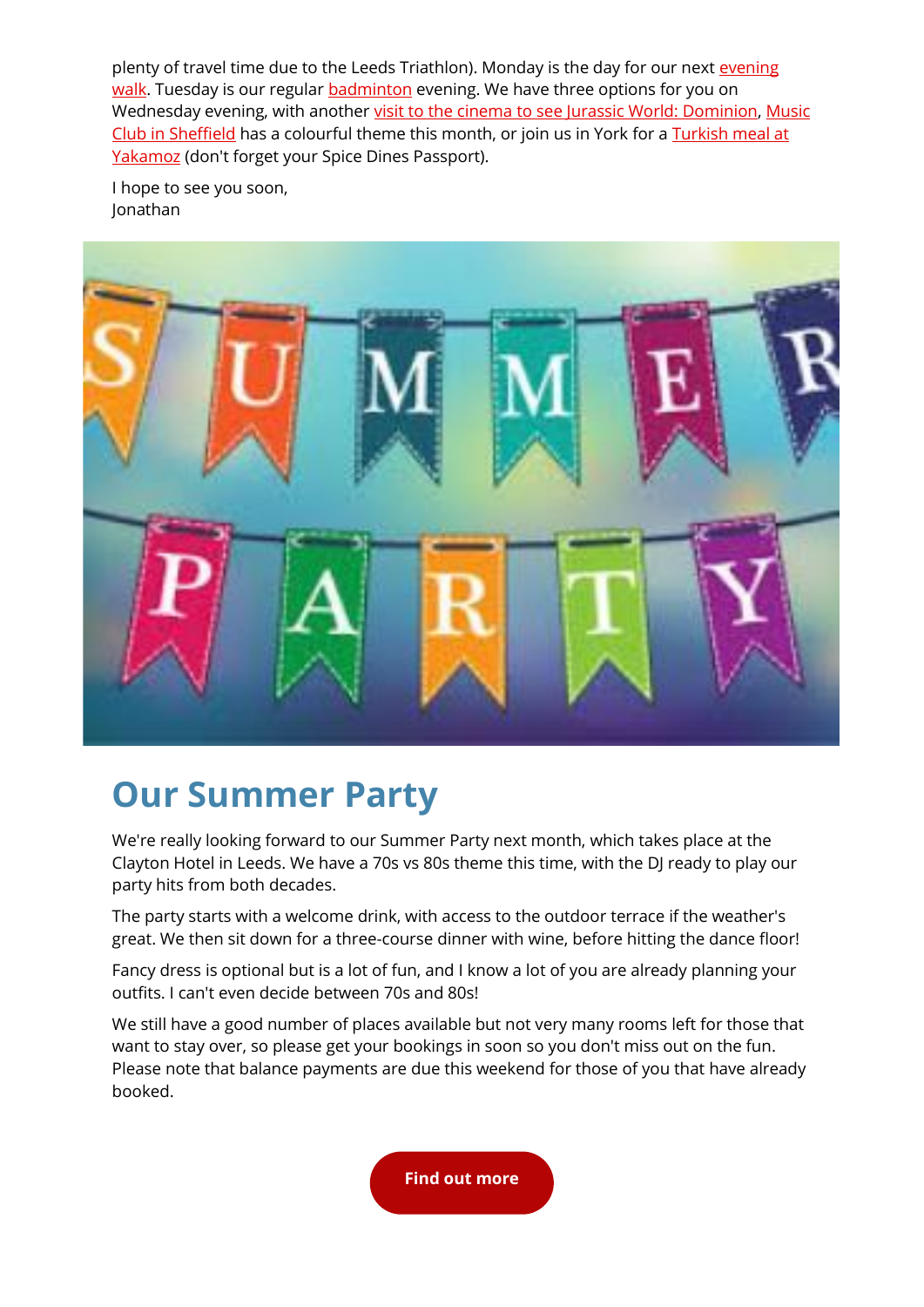

### **Weekend and holiday update**

The photo above shows some of the group currently enjoying the Andalucia Highlights with Carolyn. There are four Spice Yorkshire members amongst them!

A couple of weekends that have been fully booked now have limited availability due to cancellations...

The [Oban Social and Walking Break](https://spiceuk.lt.acemlna.com/Prod/link-tracker?redirectUrl=aHR0cHMlM0ElMkYlMkZ3d3cuc3BpY2V1ay5jb20lMkZldmVudHMtaG9saWRheXMlMkZvYmFuLXNvY2lhbC1hbmQtd2Fsa2luZy1icmVhaw==&sig=GpcjZkCCUdQfaPJ5dXLVAhyYwmqKTmUr1YGsmZU2YCi&iat=1654790319&a=%7C%7C650344965%7C%7C&account=spiceuk%2Eactivehosted%2Ecom&email=1lNuJE%2BrfgC%2F8jRYTdcwIV8mo4ad0FCroTtAVDq%2FbzQ%3D&s=b900027c55ea3ffe9431fd4817f89468&i=362A373A4A9582) is just over a week away and we have one female place now available. The itinerary includes walking on the Isle of Kerrera and Ganavan Sands, a day trip to Tobermory, a wildlife Boat Trip, Dunollie Castle and more. Go fast if you would like this one.

Then at the start of next month is our annual golfing weekend, and this time it is a Golf Break in Newcastle. Included are rounds on two different golf courses and the opportunity to compete for the Spice Masters Golf Trophy. All standards of players are welcome, and we now have one male place available.

While we cannot recommend specific insurance policies as everyone's requirements are personal to them, Spice have linked up with market leader [Staysure Travel Insurance,](https://spiceuk.lt.acemlna.com/Prod/link-tracker?redirectUrl=aHR0cHMlM0ElMkYlMkZwcmYuaG4lMkZjbGljayUyRmNhbXJlZiUzQTExMDFsa1FzTg==&sig=6cwFkEyUvHdQaEBFgW8LpL9dhrHRL4t1u5UYh5k5oErg&iat=1654790319&a=%7C%7C650344965%7C%7C&account=spiceuk%2Eactivehosted%2Ecom&email=1lNuJE%2BrfgC%2F8jRYTdcwIV8mo4ad0FCroTtAVDq%2FbzQ%3D&s=b900027c55ea3ffe9431fd4817f89468&i=362A373A4A9549) which you may like to take a look at.

**[View all weekends and holidays](https://spiceuk.lt.acemlna.com/Prod/link-tracker?redirectUrl=aHR0cHMlM0ElMkYlMkZ3d3cuc3BpY2V1ay5jb20lMkZldmVudHMtaG9saWRheXMlM0Zvd25lciUzREFsbCUyNm1hc3RlckNhdGVnb3J5JTNESG9saWRheXMlMjZtYXN0ZXJDYXRlZ29yeSUzRFdlZWtlbmRzJTI1MjBBd2F5&sig=CcPtFzfiHtGycmwjNpUadpw52KAbnmBcUuChwy5r8g6B&iat=1654790319&a=%7C%7C650344965%7C%7C&account=spiceuk%2Eactivehosted%2Ecom&email=1lNuJE%2BrfgC%2F8jRYTdcwIV8mo4ad0FCroTtAVDq%2FbzQ%3D&s=b900027c55ea3ffe9431fd4817f89468&i=362A373A4A9546)**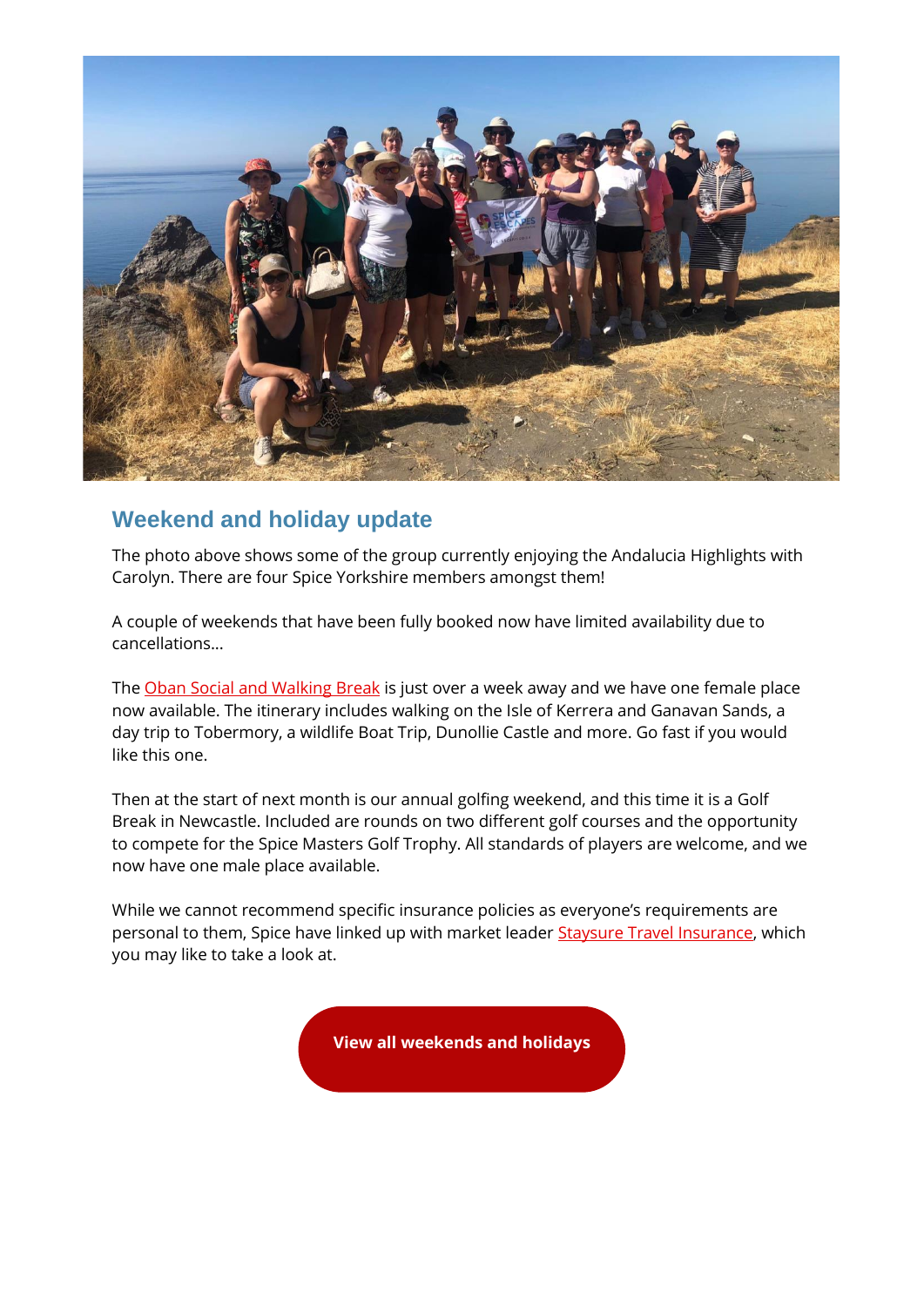## **Featured upcoming events**



### **Cinema Night at Huddersfield Odeon**

This time the film is Jurassic Park: Dominion





### **Spice Dines Turkish at Yakamoz York**

Bring your Spice Dines Passport and join us for a Turkish dinner.

**[Learn More](https://spiceuk.lt.acemlna.com/Prod/link-tracker?redirectUrl=aHR0cHMlM0ElMkYlMkZ3d3cuc3BpY2V1ay5jb20lMkZldmVudHMtaG9saWRheXMlMkZzcGljZS1kaW5lcy10dXJraXNoLWF0LXlha2Ftb3oteW9yaw==&sig=63vTHJHecWTzneQPrHqWm16cUEUPVTrwRDBToGx7NMXQ&iat=1654790319&a=%7C%7C650344965%7C%7C&account=spiceuk%2Eactivehosted%2Ecom&email=1lNuJE%2BrfgC%2F8jRYTdcwIV8mo4ad0FCroTtAVDq%2FbzQ%3D&s=b900027c55ea3ffe9431fd4817f89468&i=362A373A4A9554)**



**Music Club in Sheffield** June's theme is colours!

**[Learn More](https://spiceuk.lt.acemlna.com/Prod/link-tracker?redirectUrl=aHR0cHMlM0ElMkYlMkZ3d3cuc3BpY2V1ay5jb20lMkZldmVudHMtaG9saWRheXMlMkZtdXNpYy1jbHViLXNoZWZmaWVsZC0xNS1qdW4tMjI=&sig=C1YK2TWQtN68XeSXnu7QSDDRVFNp35FAeFHVGphT6s3&iat=1654790319&a=%7C%7C650344965%7C%7C&account=spiceuk%2Eactivehosted%2Ecom&email=1lNuJE%2BrfgC%2F8jRYTdcwIV8mo4ad0FCroTtAVDq%2FbzQ%3D&s=b900027c55ea3ffe9431fd4817f89468&i=362A373A4A9553)**

### **[View all upcoming events](https://spiceuk.lt.acemlna.com/Prod/link-tracker?redirectUrl=aHR0cHMlM0ElMkYlMkZ3d3cuc3BpY2V1ay5jb20lMkZldmVudHMtaG9saWRheXMlM0ZtYXN0ZXJDYXRlZ29yeSUzREFsbCUyNmNhdGVnb3J5JTNEQWxsJTI2b3duZXIlM0RBbGw=&sig=BvHq1dCywwtKR9t9FcqxhFPEVBJrrQtmKHNqUfqfriBf&iat=1654790319&a=%7C%7C650344965%7C%7C&account=spiceuk%2Eactivehosted%2Ecom&email=1lNuJE%2BrfgC%2F8jRYTdcwIV8mo4ad0FCroTtAVDq%2FbzQ%3D&s=b900027c55ea3ffe9431fd4817f89468&i=362A373A4A9528)**